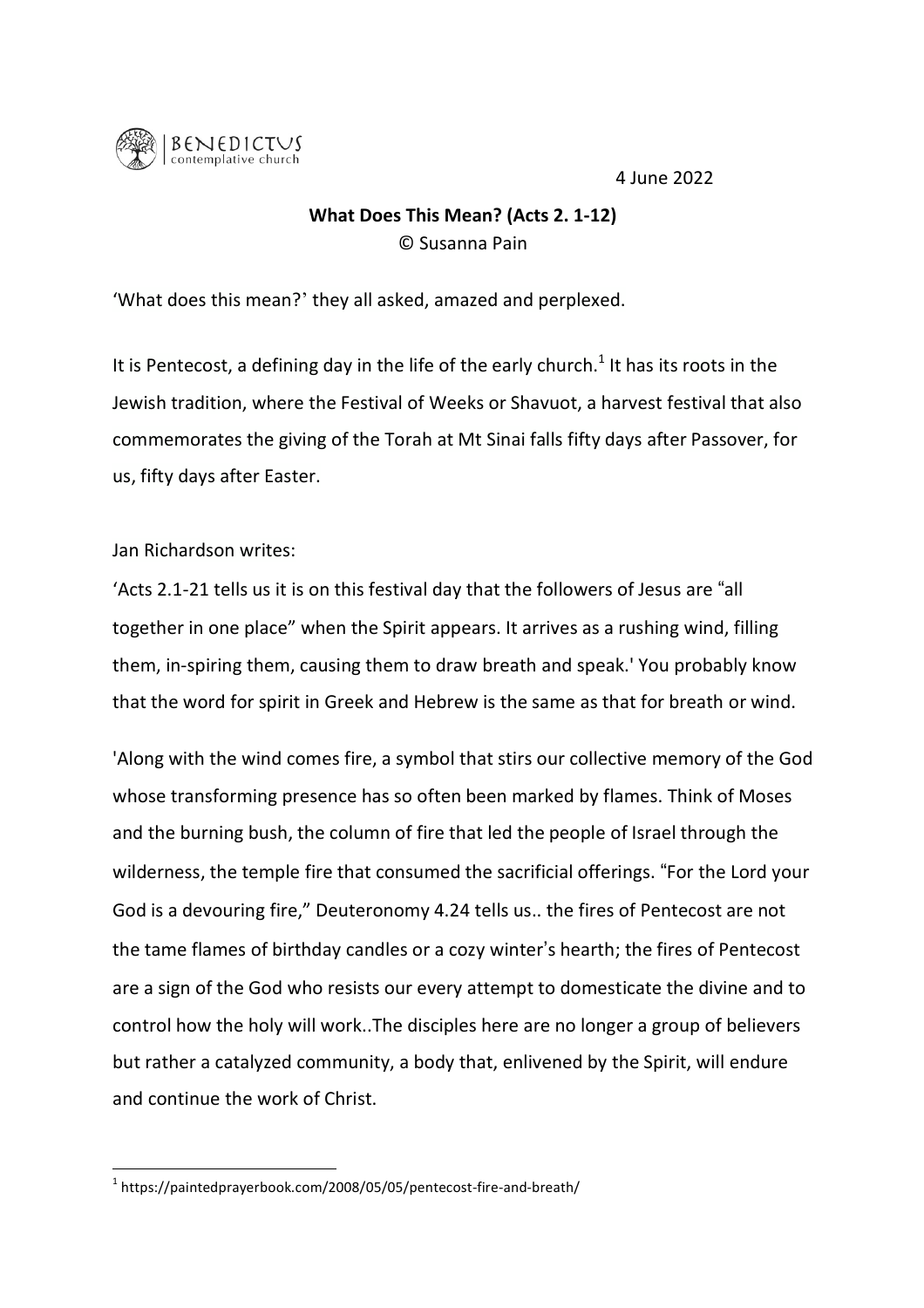'The outpouring of the Spirit upon the whole community reminds us that we are not on an individual journey but a shared one. God calls us, compels us, to attend to the Spirit in one another.

The celebration of Pentecost beckons us to keep breathing, ..to keep ourselves open to the Spirit who seeks us. The Spirit that, in the beginning, brooded over the chaos and brought forth creation; that herded Jesus into the desert, the Spirit that drenched the community with fire and breath on the day of Pentecost: this same Spirit desires to dwell within us and among us. Amidst the brokenness and chaos and pain that sometimes come with being in community, the Spirit searches for places to breathe in us, to transform us, to knit us together more deeply and wholly as the body of Christ, and to send us forth into the world.

..May we keep breathing. May we blaze'<sup>2</sup>

What struck me in the reading from Acts this time is the fact that people heard each in their own language. Christine Valters Paintner says:

'We are reminded that practicing resurrection is not for ourselves alone, but is for the benefit of a wider community; not only for those with whom we attend church services, but beyond to the ones who sit at the furthest margins of our awareness. Pentecost is a story of the courage that comes from breaking established boundaries'.<sup>3</sup>

Like our retreat in daily life which ends tomorrow, Pentecost was both an individual (Acts 2:3 'a tongue of fire rested on each of them') and a communal experience.

<sup>&</sup>lt;sup>2</sup> https://paintedprayerbook.com/2008/05/05/pentecost-fire-and-breath/<br> $3$  https://www.patheos.com/progressive-christian/pilgrimage-of-resurrection-christine-valters-paintner-05-20-2015?p=2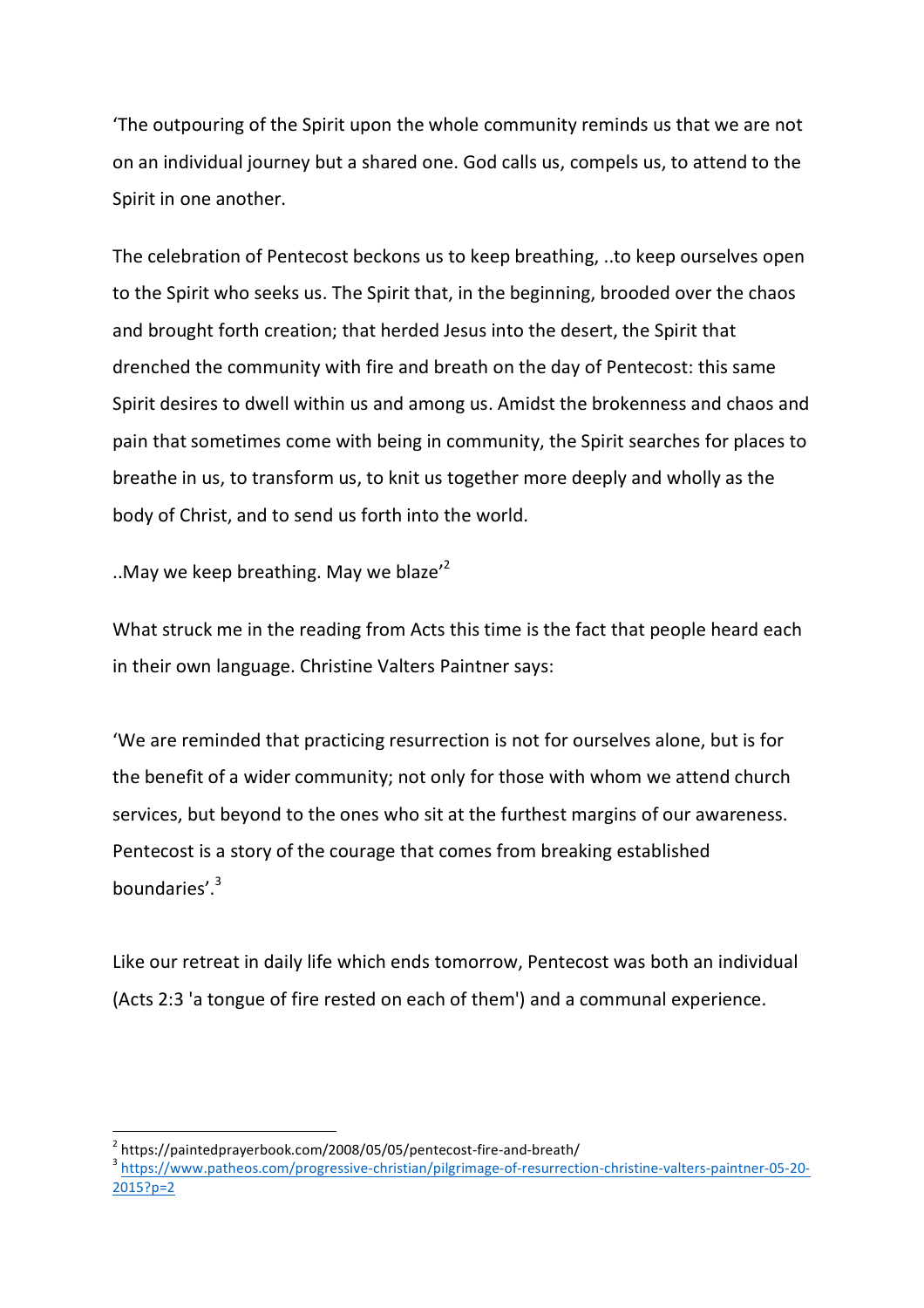Yet, for many of us, the transformation journeys are slow, and arduous with moments only of light, flashes of recognition. Pentecost is an embodied experience, for them and for us. There is grieving, pain, loss, anger, and then, sometimes a slow dawning, light, fire, passion, movement.

The Retreat in Daily Life is a retreat where 15 retreatants almost all from Benedictus, and seven spiritual directors or companions have been walking a transformation journey, and isn't this what Pentecost is about, and reconciliation week, transformation, change.

Let me tell you a little of our five week Retreat in Daily Life. We began just after Easter, listening to the transformation journey in the psychological, the Christian and the ecological traditions, from material collated by Sue Dunbar.

Ronald Rolheiser, in his book, *The Holy Longing*. (p147-148) presents his understanding of the process of transformation using the events of Easter. He names "five clear moments in the paschal cycle, and Sue Dunbar adds another, Holy Saturday. The journey is described thus:

Good Friday, Holy Saturday, Easter Sunday, the forty days leading up to the Ascension, the Ascension and Pentecost."<sup>4</sup> Rolheiser diagrams his understanding as:

Good Friday - loss of life, real death - "name your deaths" Holy Saturday – this is the time of waiting, everything is dead, the "not yet" time, sometimes it's the period of loss of hope, nothing makes sense any more. Easter Day - reception of new life - "claim your births" Forty Days - "Grieve what you have lost and adjust to the new reality" Ascension - "Don't cling to the old, let it ascend and give you its blessing" Pentecost - "Accept the spirit of the life that you are, in fact, living"

<sup>4</sup> Ronald Rolheiser, The Holy Longing, The Search for <sup>a</sup> Christian Spirituality, (New York: Doubleday, 1999) p147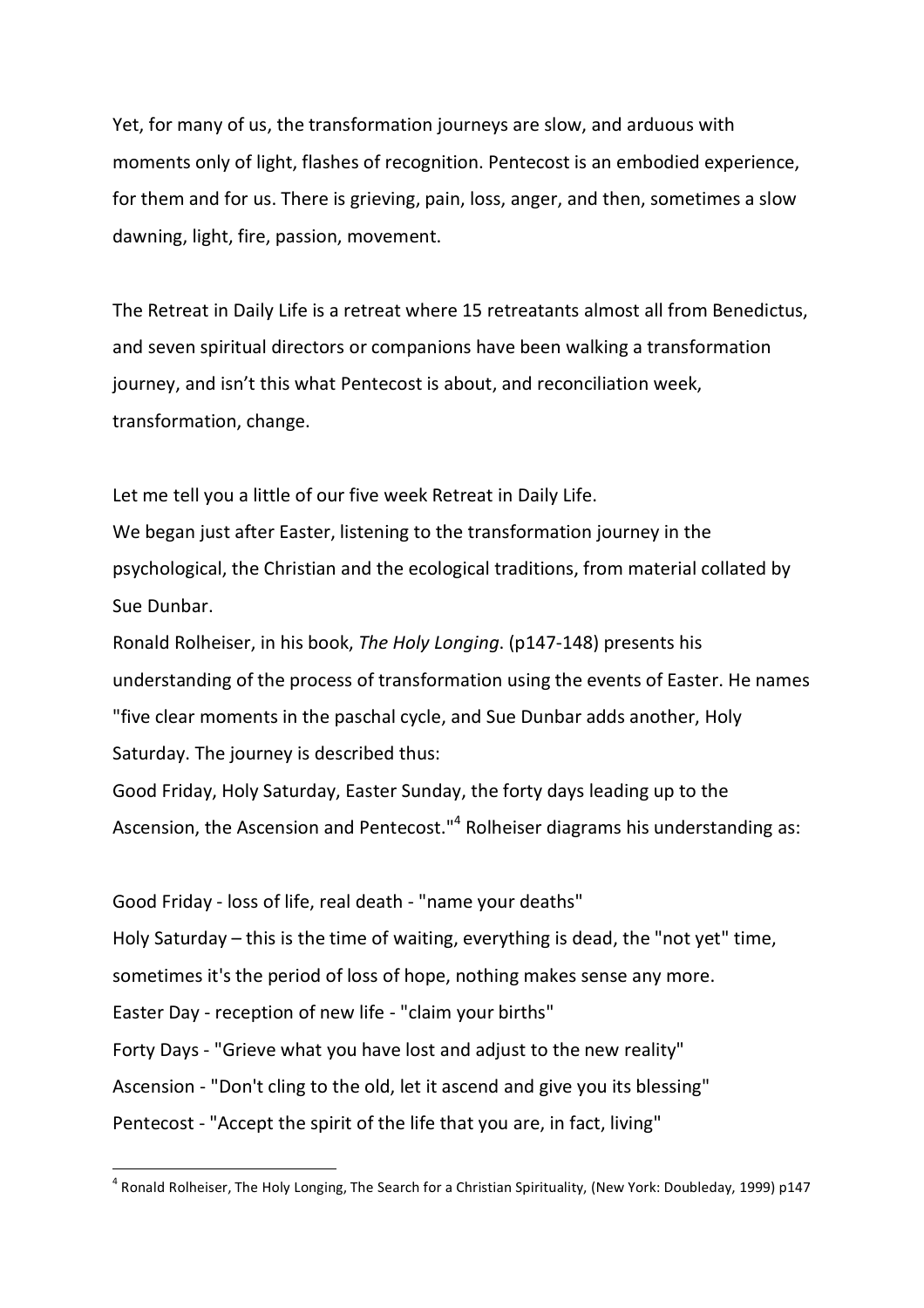I wonder if you recognise these elements in your transformation journey?

On the Retreat in Daily Life, 22 of us walked together. Some have never been on retreat before, never spoken with a spiritual director. Some have not had the opportunity of reflecting on the spiritual life. We have all immersed ourselves in it these past five weeks, and our lives have changed, our understanding has expanded. We have grown. We continue to live ordinary unique special lives but God is more deeply embedded, or recognised somehow. Spirit is moving.

I experience this Holy Spirit when I am doing what I am called to do. When I am working in spiritual direction I listen, I listen for the more, I listen to where the spark is, where the divine is moving in someone's life, and there are moments when I see the light shine in a person. I experience it when I preside at the Eucharist, look out and experience such love for you. And engaging in social action, sponsoring a refugee family. And I know it when I dance.

I have also met it in walking the labyrinth..

I wonder, what is being kindled in you, what is the flicker within you, within us as a community that needs to be stoked?

Someone said that the connection between wind and fire at Pentecost is that when you light a fire you need lots of space, you need breathe or wind for the fire to grow. So, at Pentecost we realise again that God is on the loose and not tied down in any box not restricted by religion or culture God is on the loose and in our lives. And our task is to allow spirit to blow, to kindle, so we are enabled to live our passion, our particular calling for the good of the world.

*Come Holy Ghost our souls inspire and lighten with celestial fire.. thou the anointing Spirit art, who dost thy sevenfold gifts impart.*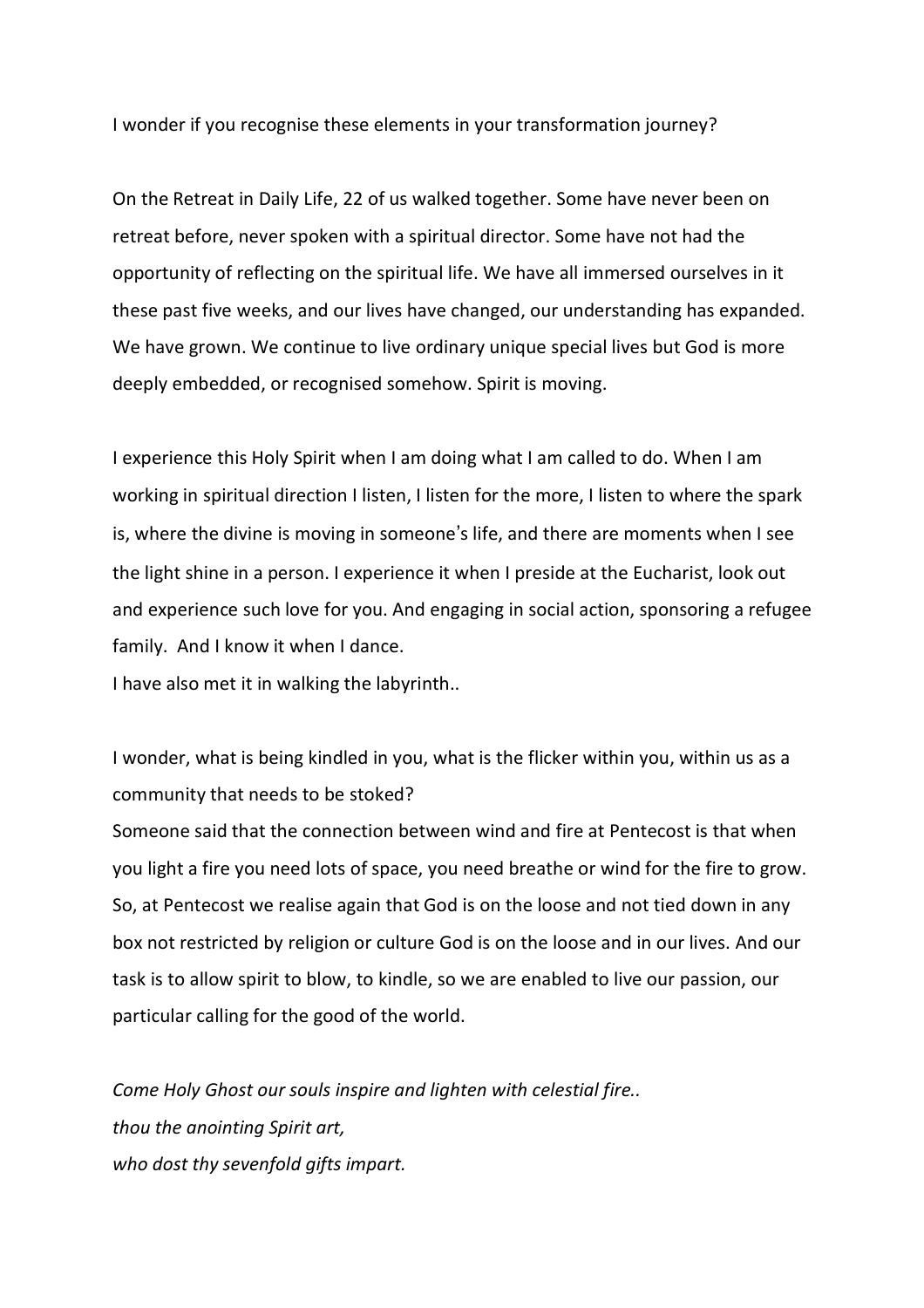But it is not all brightness and movement and light. Sometimes spirit comes from our contemplative hearts. I remember a time praying for someone in hospital and having a great sense of light.

I remember another time speaking with the mother of some tiny premature babies and having a vision of angels, the problem was I didn"t know whether angels meant they were going to die or they were going to leave. They lived! I remember a time in a cave in the Blue Mountains having a deep sense of presence of the ancestors. It was deeply moving and I had no words to say afterwards. There was connection. Another time I was at Robe in South Australia by the Ocean and had an amazing experience of the rhythm of the birthing ocean. I asked my friend for a blessing, but he did not understand and would not give it. It was a mystical experience of something more.

I could go on and on, and you might be able to talk of many other encounters with holy spirit, of God's presence empowering and opening you to understand others or others to understand you, times of connection.

A new beginning, but not disconnected to the past and your beginning. Community, deep connection, understanding in and beyond words. That is Pentecost.

Here is a poem I read last night at meditation. It is from Oodgeroo Noonuccal written a while ago now, which speaks to reconciliation, to the spirit of Pentecost, and the transformation journey – 'Son of mine (TO DENIS)'.

My son, your troubled eyes search mine, Puzzled and hurt by colour line. Your black skin as soft as velvet shine; What can I tell you, son of mine?